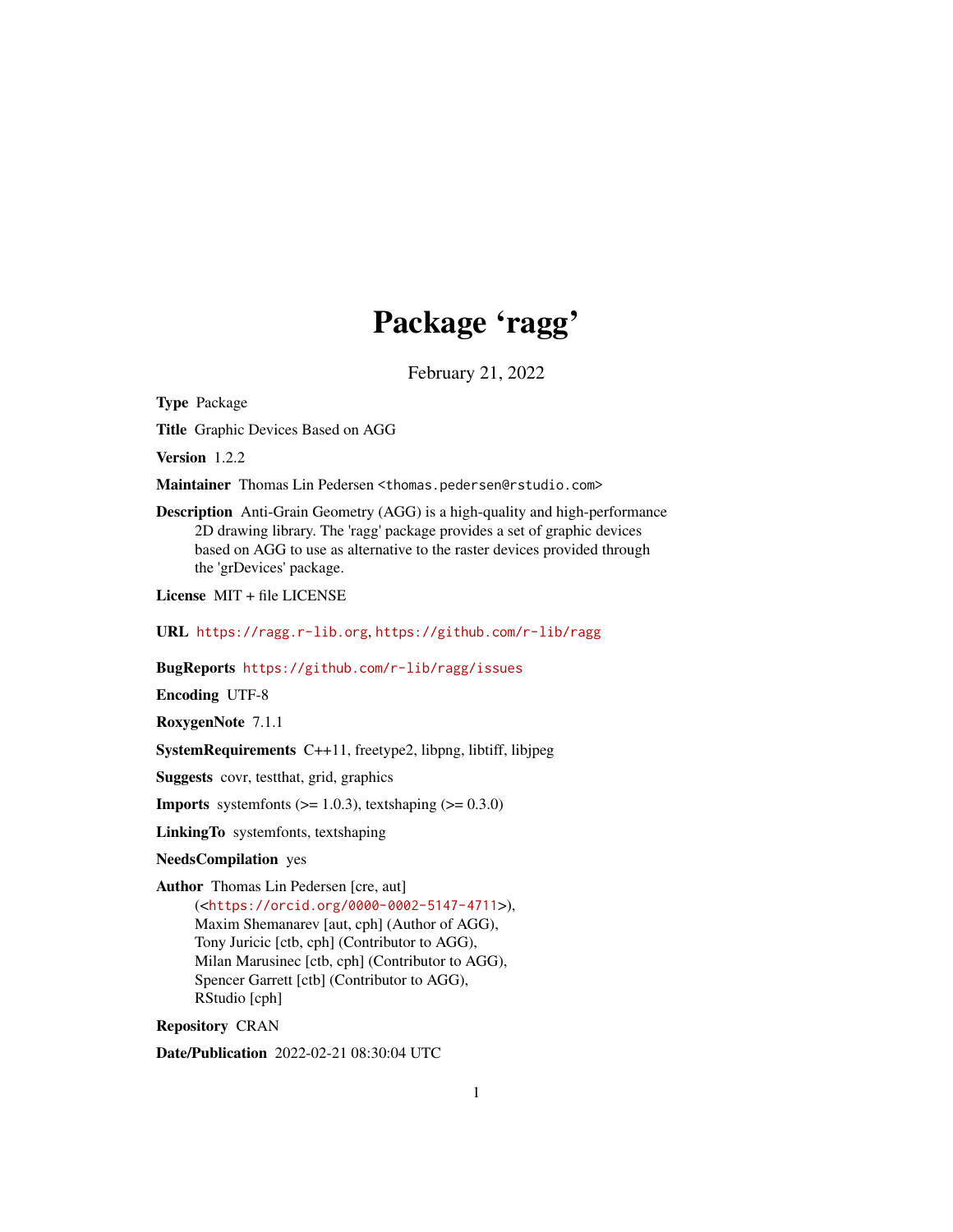### <span id="page-1-0"></span>R topics documented:

| Index |  |  |  |  |  |  |  |  |  |  |  |  |  |  |  |  |  |  |  |  |
|-------|--|--|--|--|--|--|--|--|--|--|--|--|--|--|--|--|--|--|--|--|
|       |  |  |  |  |  |  |  |  |  |  |  |  |  |  |  |  |  |  |  |  |
|       |  |  |  |  |  |  |  |  |  |  |  |  |  |  |  |  |  |  |  |  |
|       |  |  |  |  |  |  |  |  |  |  |  |  |  |  |  |  |  |  |  |  |
|       |  |  |  |  |  |  |  |  |  |  |  |  |  |  |  |  |  |  |  |  |
|       |  |  |  |  |  |  |  |  |  |  |  |  |  |  |  |  |  |  |  |  |

agg\_capture *Draw to a buffer that can be accessed directly*

#### Description

Usually the point of using a graphic device is to create a file or show the graphic on the screen. A few times we need the image data for further processing in R, and instead of writing it to a file and then reading it back into R the 'agg\_capture()' device lets you get the image data directly from the buffer. In contrast to the other devices this device returns a function, that when called will return the current state of the buffer.

#### Usage

```
agg_capture(
 width = 480,
 height = 480,
 units = "px",pointsize = 12,
  background = "white",
  res = 72,
  scaling = 1,
  bg
)
```
#### Arguments

| width      | The dimensions of the device                                                                                                                                                                                             |
|------------|--------------------------------------------------------------------------------------------------------------------------------------------------------------------------------------------------------------------------|
| height     | The dimensions of the device                                                                                                                                                                                             |
| units      | The unit 'width' and 'height' is measured in, in either pixels ( $\gamma$ px'), inches<br>$('in'),$ millimeters $('mm'),$ or centimeter $('cm').$                                                                        |
| pointsize  | The default point size of the device in pt. This will in general not have any effect<br>on grid graphics (including ggplot2) as text size is always set explicitly there.                                                |
| background | The background colour of the device                                                                                                                                                                                      |
| res        | The resolution of the device. This setting will govern how device dimensions<br>given in inches, centimeters, or millimeters will be converted to pixels. Further,<br>it will be used to scale text sizes and linewidths |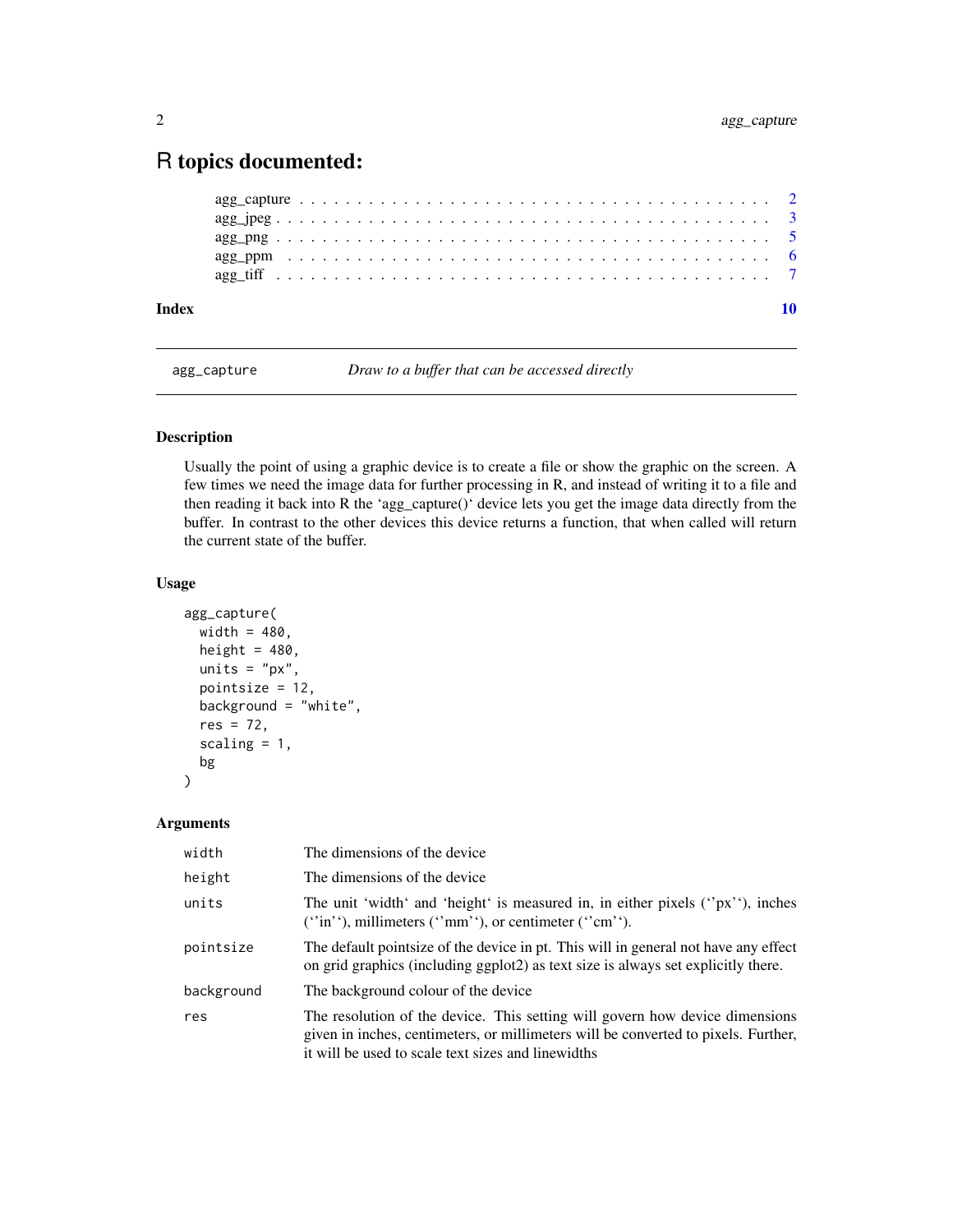#### <span id="page-2-0"></span>agg\_jpeg 3

| scaling | A scaling factor to apply to the rendered line width and text size. Useful for      |
|---------|-------------------------------------------------------------------------------------|
|         | getting the right dimensions at the resolution that you need. If e.g. you need      |
|         | to render a plot at 4000x3000 pixels for it to fit into a layout, but you find that |
|         | the result appears to small, you can increase the 'scaling' argument to make        |
|         | everything appear bigger at the same resolution.                                    |
| bg      | Same as 'background' for compatibility with old graphic device APIs                 |

#### Value

A function that when called returns the current state of the buffer. The return value of the function depends on the 'native' argument. If 'FALSE' (default) the return value is a 'matrix' of colour values and if 'TRUE' the return value is a 'nativeRaster' object.

#### Examples

```
cap <- agg_capture()
plot(1:10, 1:10)
# Get the plot as a matrix
raster <- cap()
# Get the plot as a nativeRaster
raster_n <- cap(native = TRUE)
dev.off()
# Look at the output
plot(as.raster(raster))
```
agg\_jpeg *Draw to a JPEG file*

#### **Description**

The JPEG file format is a lossy compressed file format developed in particular for digital photography. The format is not particularly well-suited for line drawings and text of the type normally associated with statistical plots as the compression algorithm creates noticable artefacts. It is, however, great for saving image data, e.g. heightmaps etc. Thus, for standard plots, it would be better to use [agg\_png()], but for plots that includes a high degree of raster image rendering this device will result in smaller plots with very little quality degradation.

#### Usage

```
agg_jpeg(
 filename = "Rplot%03d.jpeg",
  width = 480,
  height = 480,
```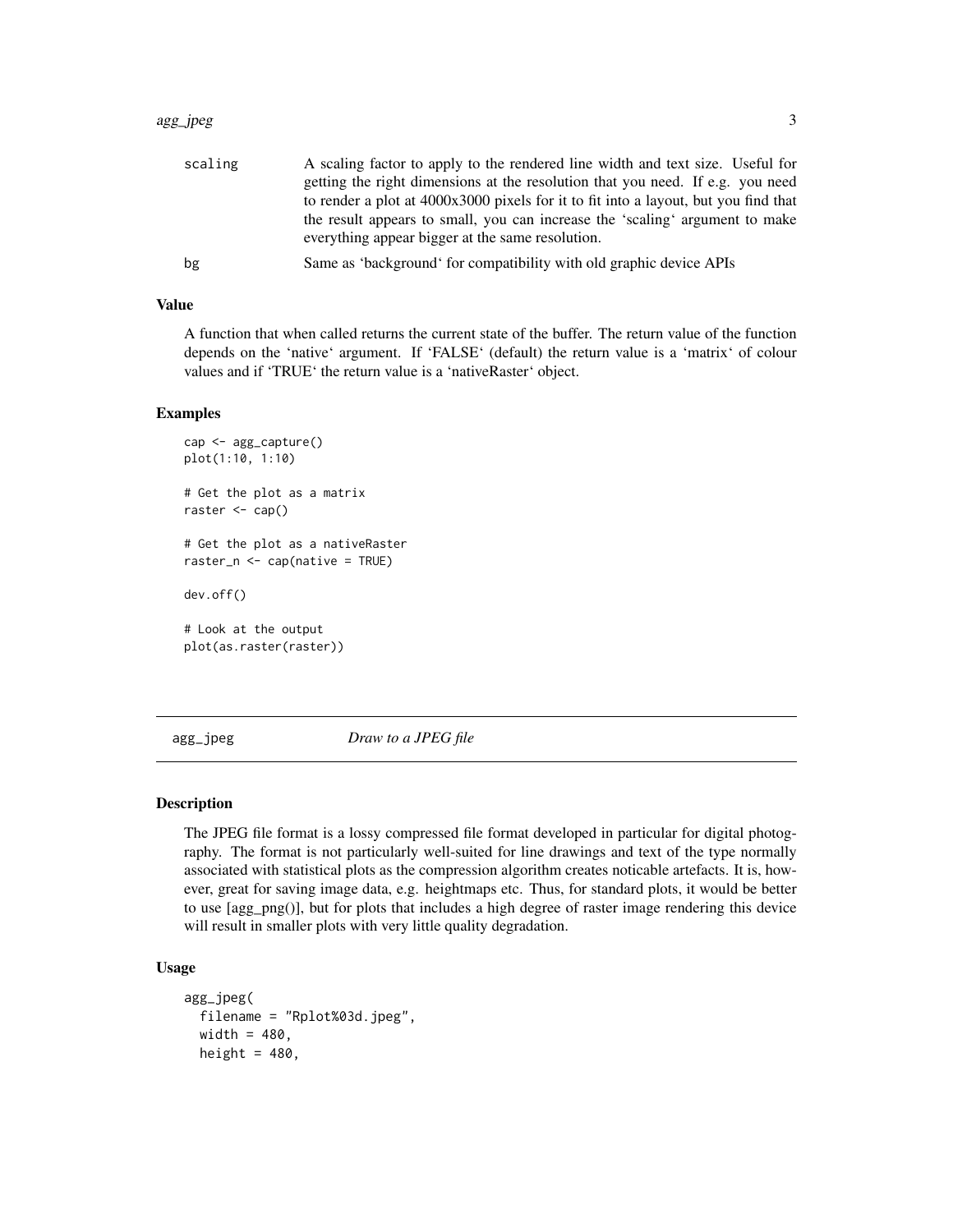```
units = "px",pointsize = 12,
  background = "white",
  res = 72,
  scaling = 1,
  quality = 75,
  smoothing = FALSE,
 \text{method} = "slow",bg
\mathcal{L}
```
#### Arguments

| filename   | The name of the file. Follows the same semantics as the file naming in [grDe-<br>vices::png()], meaning that you can provide a [sprintf()] compliant string format<br>to name multiple plots (such as the default value)                                                                                                                                                                                                                   |
|------------|--------------------------------------------------------------------------------------------------------------------------------------------------------------------------------------------------------------------------------------------------------------------------------------------------------------------------------------------------------------------------------------------------------------------------------------------|
| width      | The dimensions of the device                                                                                                                                                                                                                                                                                                                                                                                                               |
| height     | The dimensions of the device                                                                                                                                                                                                                                                                                                                                                                                                               |
| units      | The unit 'width' and 'height' is measured in, in either pixels ("px"), inches<br>$('in');$ millimeters $('mm');$ or centimeter $('cm');$ .                                                                                                                                                                                                                                                                                                 |
| pointsize  | The default pointsize of the device in pt. This will in general not have any effect<br>on grid graphics (including ggplot2) as text size is always set explicitly there.                                                                                                                                                                                                                                                                   |
| background | The background colour of the device                                                                                                                                                                                                                                                                                                                                                                                                        |
| res        | The resolution of the device. This setting will govern how device dimensions<br>given in inches, centimeters, or millimeters will be converted to pixels. Further,<br>it will be used to scale text sizes and linewidths                                                                                                                                                                                                                   |
| scaling    | A scaling factor to apply to the rendered line width and text size. Useful for<br>getting the right dimensions at the resolution that you need. If e.g. you need<br>to render a plot at 4000x3000 pixels for it to fit into a layout, but you find that<br>the result appears to small, you can increase the 'scaling' argument to make<br>everything appear bigger at the same resolution.                                                |
| quality    | An integer between '0' and '100' defining the quality/size tradeoff. Setting this<br>to '100' will result in no compression.                                                                                                                                                                                                                                                                                                               |
| smoothing  | A smoothing factor to apply before compression, from '0' (no smoothing) to<br>'100' (full smoothing). Can also by 'FALSE' (no smoothing) or 'TRUE' (full<br>smoothing).                                                                                                                                                                                                                                                                    |
| method     | The compression algorithm to use. Either "slow", "fast", or "float". Default<br>is "slow" which works best for most cases. "fast" should only be used when<br>quality is below '97' as it may result in worse performance at high quality set-<br>tings. "float" is a legacy options that calculate the compression using floating<br>point precission instead of with integers. It offers no quality benefit and is often<br>much slower. |
| bg         | Same as 'background' for compatibility with old graphic device APIs                                                                                                                                                                                                                                                                                                                                                                        |

#### Note

Smoothing is only applied if ragg has been compiled against a jpeg library that supports smoothing.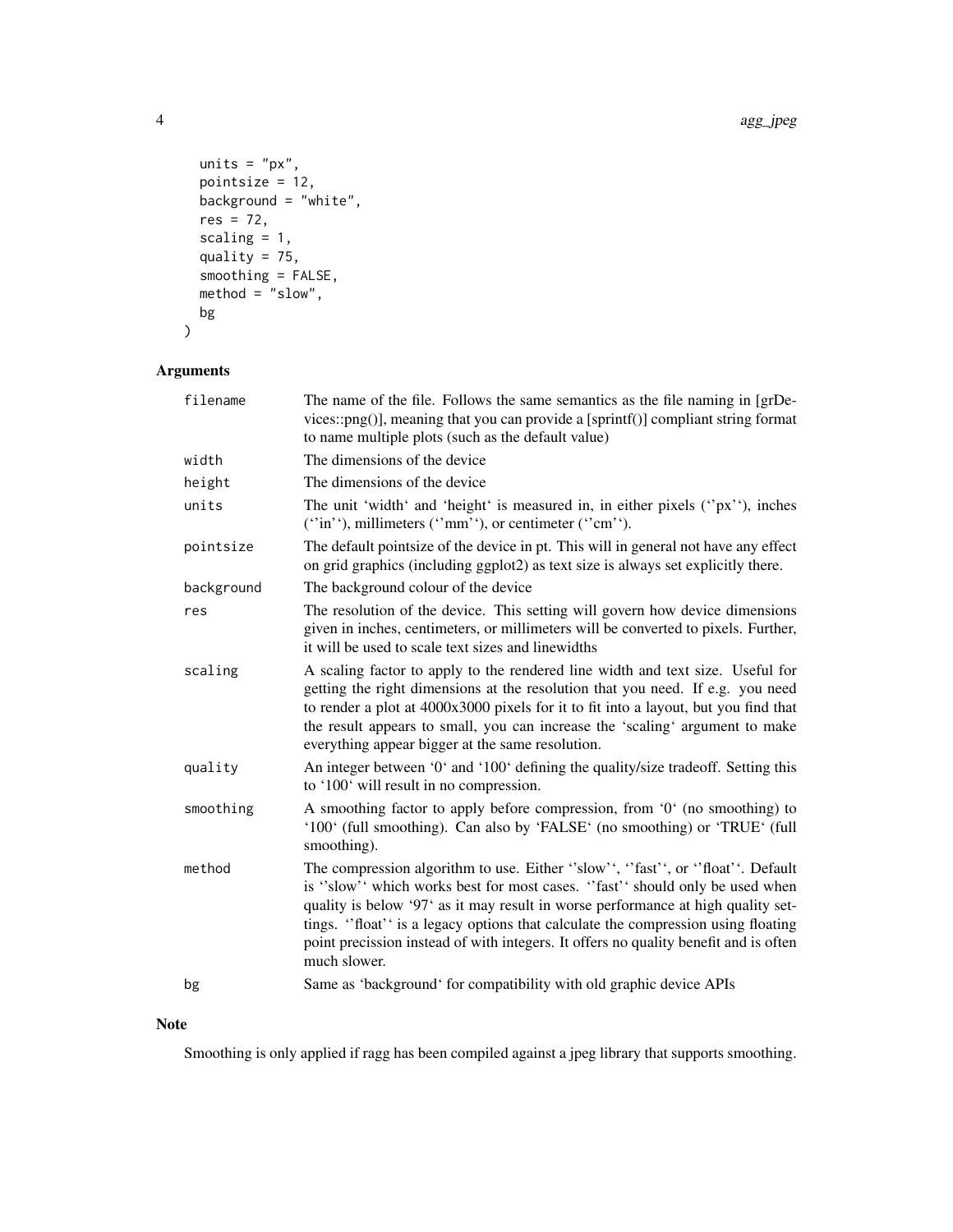<span id="page-4-0"></span>agg\_png 5

#### Examples

```
file <- tempfile(fileext = '.jpeg')
agg_jpeg(file, quality = 50)
plot(sin, -pi, 2*pi)
dev.off()
```
agg\_png *Draw to a PNG file*

#### Description

The PNG (Portable Network Graphic) format is one of the most ubiquitous today, due to its versatiliity and widespread support. It supports transparency as well as both 8 and 16 bit colour. The device uses default compression and filtering and will not use a colour palette as this is less useful for antialiased data. This means that it might be possible to compress the resulting image even more if size is of concern (though the defaults are often very good). In contrast to [grDevices::png()] the date and time will not be written to the file, meaning that similar plot code will produce identical files (a good feature if used with version control). It will, however, write in the dimensions of the image based on the 'res' argument.

#### Usage

```
agg_png(
  filename = "Rplot%03d.png",
 width = 480,
 height = 480,
  units = "px",pointsize = 12,
 background = "white",
  res = 72,
  scaling = 1,
 bitsize = 8,
 bg
)
```
#### Arguments

| filename | The name of the file. Follows the same semantics as the file naming in [grDe-<br>vices:: $\text{png}()$ , meaning that you can provide a [sprintf()] compliant string format<br>to name multiple plots (such as the default value) |
|----------|------------------------------------------------------------------------------------------------------------------------------------------------------------------------------------------------------------------------------------|
| width    | The dimensions of the device                                                                                                                                                                                                       |
| height   | The dimensions of the device                                                                                                                                                                                                       |
| units    | The unit 'width' and 'height' is measured in, in either pixels $("px")$ , inches<br>$('in');$ millimeters $('mm');$ or centimeter $('cm').$                                                                                        |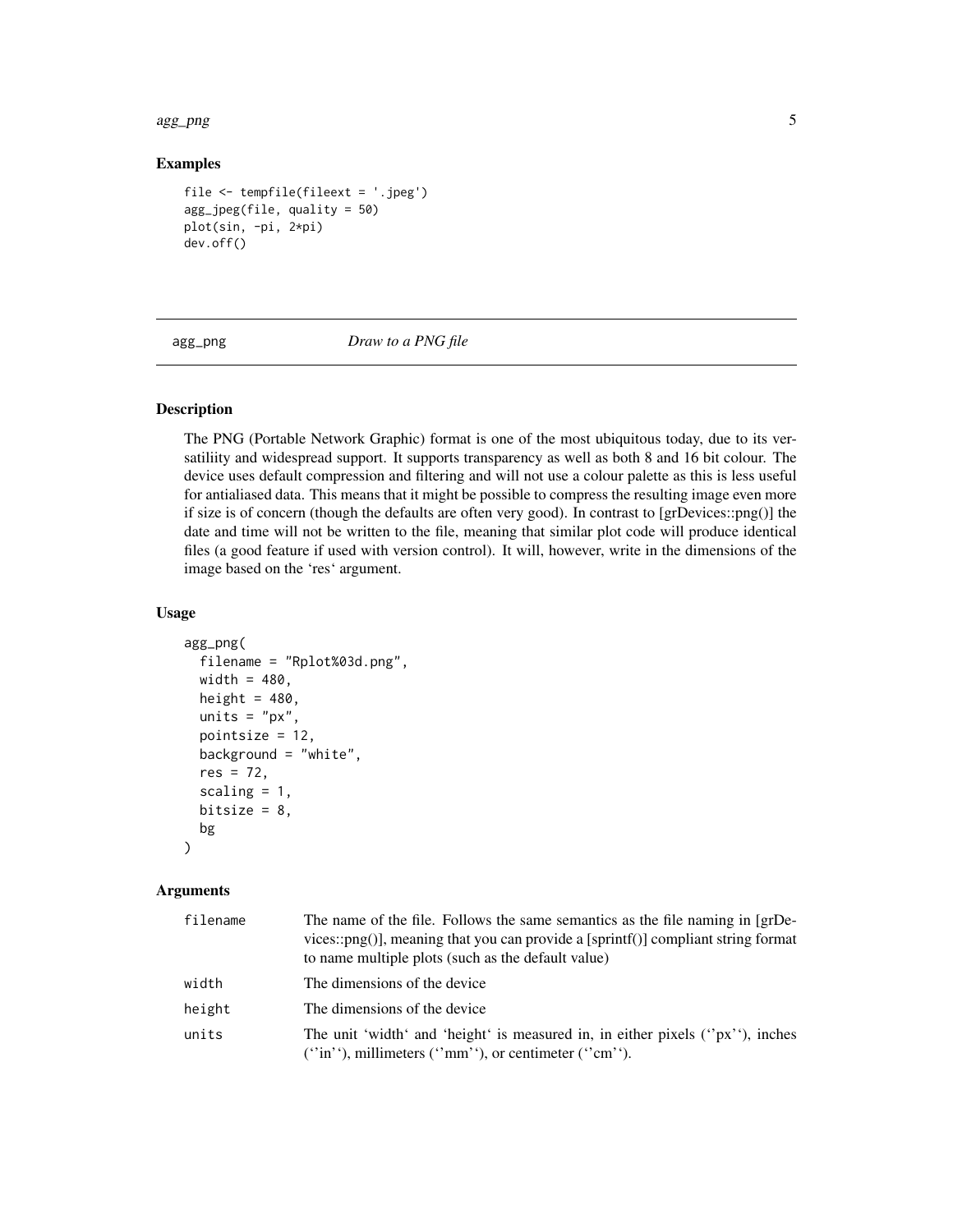<span id="page-5-0"></span>

| pointsize  | The default pointsize of the device in pt. This will in general not have any effect<br>on grid graphics (including ggplot2) as text size is always set explicitly there.                                                                                                                                                                                                                    |
|------------|---------------------------------------------------------------------------------------------------------------------------------------------------------------------------------------------------------------------------------------------------------------------------------------------------------------------------------------------------------------------------------------------|
| background | The background colour of the device                                                                                                                                                                                                                                                                                                                                                         |
| res        | The resolution of the device. This setting will govern how device dimensions<br>given in inches, centimeters, or millimeters will be converted to pixels. Further,<br>it will be used to scale text sizes and linewidths                                                                                                                                                                    |
| scaling    | A scaling factor to apply to the rendered line width and text size. Useful for<br>getting the right dimensions at the resolution that you need. If e.g. you need<br>to render a plot at 4000x3000 pixels for it to fit into a layout, but you find that<br>the result appears to small, you can increase the 'scaling' argument to make<br>everything appear bigger at the same resolution. |
| bitsize    | Should the device record colour as 8 or 16 bit                                                                                                                                                                                                                                                                                                                                              |
| bg         | Same as 'background' for compatibility with old graphic device APIs                                                                                                                                                                                                                                                                                                                         |

#### Examples

```
file <- tempfile(fileext = '.png')
agg_png(file)
plot(sin, -pi, 2*pi)
dev.off()
```
agg\_ppm *Draw to a PPM file*

#### Description

The PPM (Portable Pixel Map) format defines one of the simplest storage formats available for image data. It is basically a raw 8bit RGB stream with a few bytes of information in the start. It goes without saying, that this file format is horribly inefficient and should only be used if you want to play around with a simple file format, or need a file-based image stream.

#### Usage

```
agg_ppm(
  filename = "Rplot%03d.ppm",
 width = 480,
  height = 480,
  units = "px",
  pointsize = 12,
 background = "white",
  res = 72,
  scaling = 1,
  bg
)
```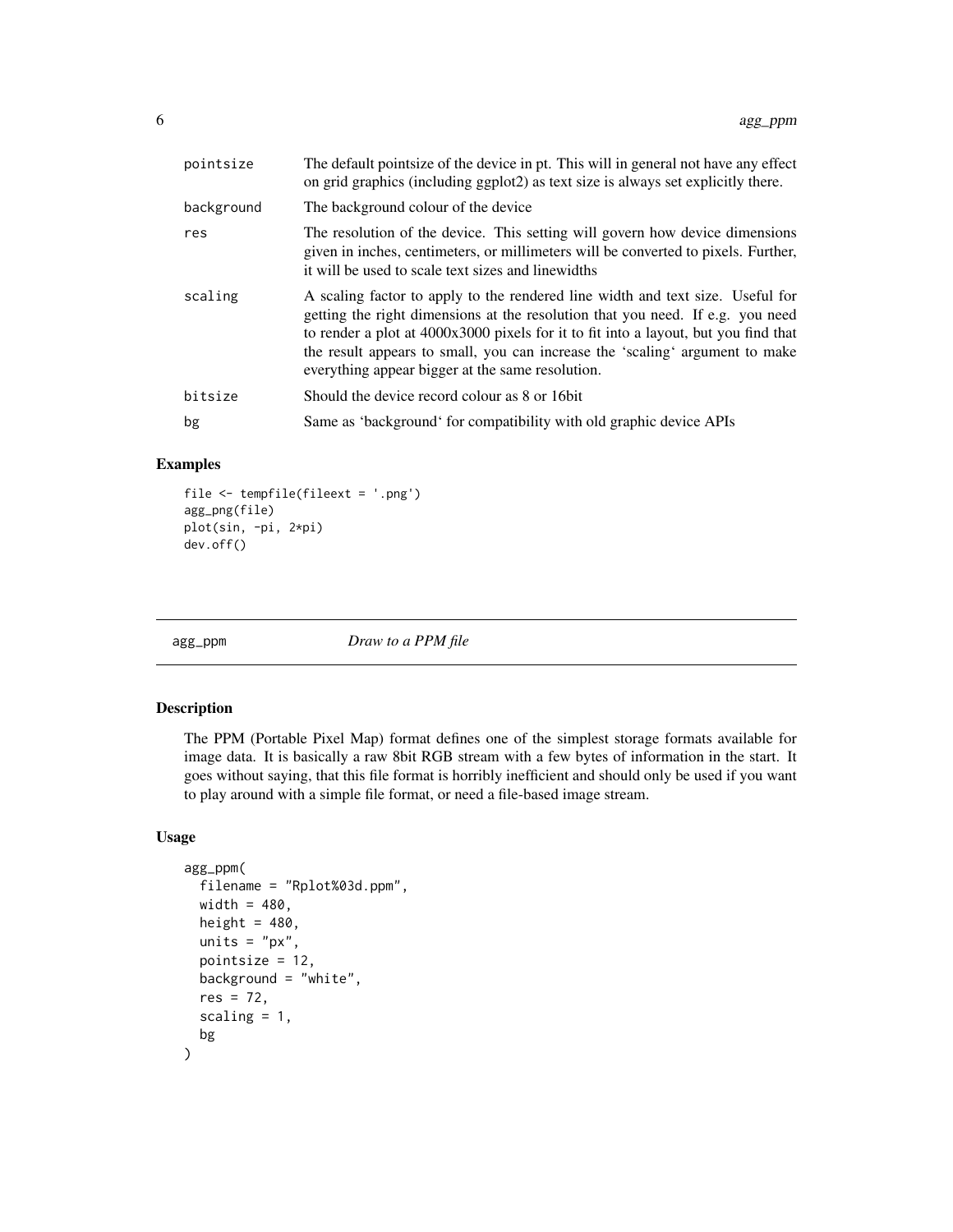#### <span id="page-6-0"></span>agg\_tiff  $\overline{7}$

#### Arguments

| filename      | The name of the file. Follows the same semantics as the file naming in [grDe-<br>vices::png()], meaning that you can provide a [sprintf()] compliant string format<br>to name multiple plots (such as the default value)                                                                                                                                                                    |
|---------------|---------------------------------------------------------------------------------------------------------------------------------------------------------------------------------------------------------------------------------------------------------------------------------------------------------------------------------------------------------------------------------------------|
| width, height | The dimensions of the device                                                                                                                                                                                                                                                                                                                                                                |
| units         | The unit 'width' and 'height' is measured in, in either pixels $('px')$ , inches<br>$('in');$ millimeters $('mm');$ or centimeter $('cm').$                                                                                                                                                                                                                                                 |
| pointsize     | The default pointsize of the device in pt. This will in general not have any effect<br>on grid graphics (including ggplot2) as text size is always set explicitly there.                                                                                                                                                                                                                    |
| background    | The background colour of the device                                                                                                                                                                                                                                                                                                                                                         |
| res           | The resolution of the device. This setting will govern how device dimensions<br>given in inches, centimeters, or millimeters will be converted to pixels. Further,<br>it will be used to scale text sizes and linewidths                                                                                                                                                                    |
| scaling       | A scaling factor to apply to the rendered line width and text size. Useful for<br>getting the right dimensions at the resolution that you need. If e.g. you need<br>to render a plot at 4000x3000 pixels for it to fit into a layout, but you find that<br>the result appears to small, you can increase the 'scaling' argument to make<br>everything appear bigger at the same resolution. |
| bg            | Same as 'background' for compatibility with old graphic device APIs                                                                                                                                                                                                                                                                                                                         |

#### Examples

```
file <- tempfile(fileext = '.ppm')
agg_ppm(file)
plot(sin, -pi, 2*pi)
dev.off()
```
agg\_tiff *Draw to a TIFF file*

#### Description

The TIFF (Tagged Image File Format) format is a very versatile raster image storage format that supports 8 and 16bit colour mode, true transparency, as well as a range of other features not relevant to drawing from R (e.g. support for different colour spaces). The storage mode of the image data is not fixed and different compression modes are possible, in contrast to PNGs one-approach-fits-all. The default (uncompressed) will result in much larger files than PNG, and in general PNG is a better format for many of the graphic types produced in R. Still, TIFF has its purposes and sometimes this file format is explicetly requested.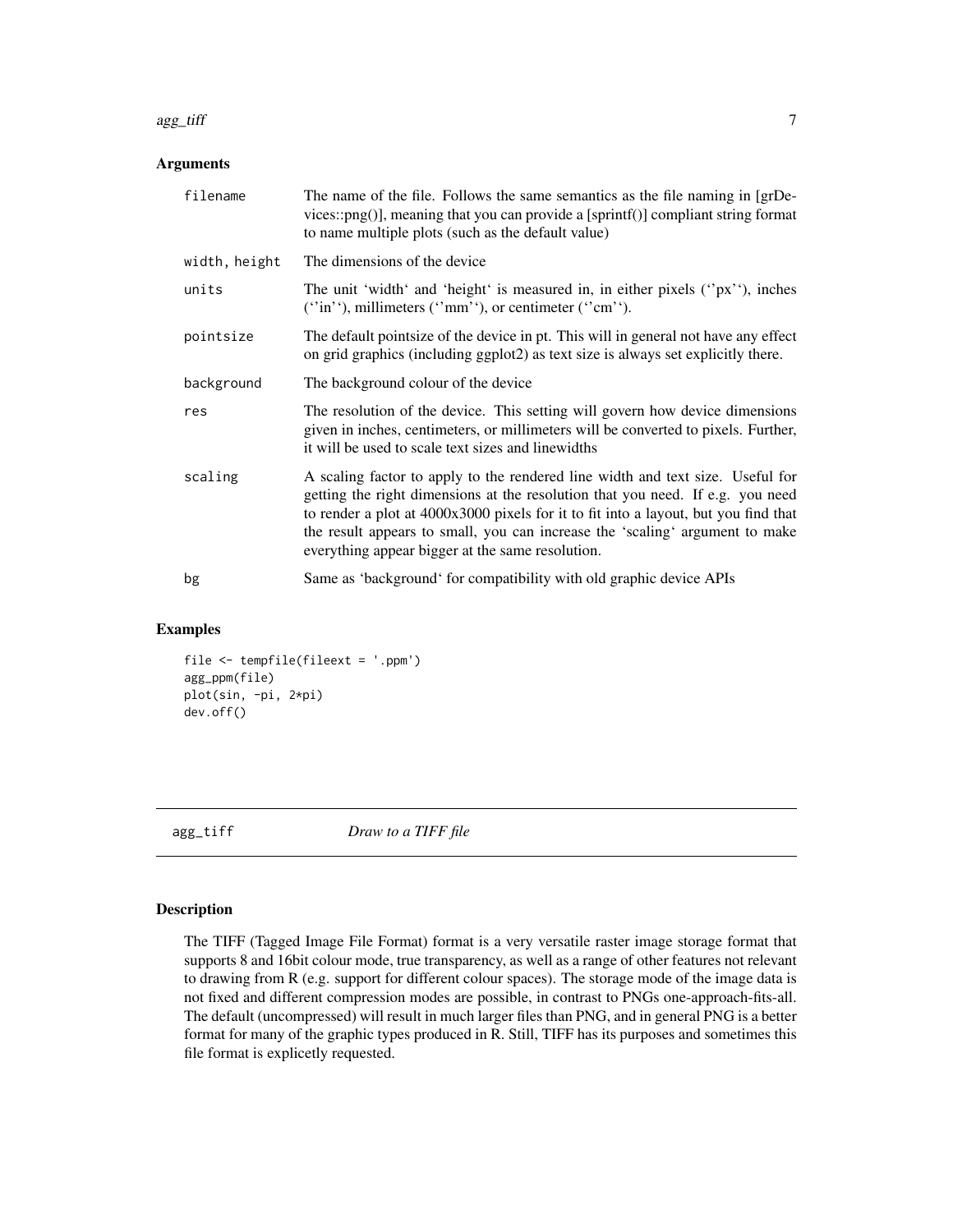#### Usage

```
agg_tiff(
 filename = "Rplot%03d.tiff",
 width = 480,
 height = 480,
 units = "px",pointsize = 12,
 background = "white",
 res = 72,
 scaling = 1,
  compression = "none",
 bitsize = 8,
 bg
)
```
#### Arguments

| The name of the file. Follows the same semantics as the file naming in [grDe-<br>vices::png()], meaning that you can provide a [sprintf()] compliant string format<br>to name multiple plots (such as the default value)                                                                                                                                                                    |
|---------------------------------------------------------------------------------------------------------------------------------------------------------------------------------------------------------------------------------------------------------------------------------------------------------------------------------------------------------------------------------------------|
| The dimensions of the device                                                                                                                                                                                                                                                                                                                                                                |
| The dimensions of the device                                                                                                                                                                                                                                                                                                                                                                |
| The unit 'width' and 'height' is measured in, in either pixels $('px')$ , inches<br>$('in');$ millimeters $('mm');$ or centimeter $('cm');$ .                                                                                                                                                                                                                                               |
| The default pointsize of the device in pt. This will in general not have any effect<br>on grid graphics (including ggplot2) as text size is always set explicitly there.                                                                                                                                                                                                                    |
| The background colour of the device                                                                                                                                                                                                                                                                                                                                                         |
| The resolution of the device. This setting will govern how device dimensions<br>given in inches, centimeters, or millimeters will be converted to pixels. Further,<br>it will be used to scale text sizes and linewidths                                                                                                                                                                    |
| A scaling factor to apply to the rendered line width and text size. Useful for<br>getting the right dimensions at the resolution that you need. If e.g. you need<br>to render a plot at 4000x3000 pixels for it to fit into a layout, but you find that<br>the result appears to small, you can increase the 'scaling' argument to make<br>everything appear bigger at the same resolution. |
| The compression type to use for the image data. The standard options from the<br>[grDevices::tiff()] function are available under the same name.                                                                                                                                                                                                                                            |
| Should the device record colour as 8 or 16 bit                                                                                                                                                                                                                                                                                                                                              |
| Same as 'background' for compatibility with old graphic device APIs                                                                                                                                                                                                                                                                                                                         |
|                                                                                                                                                                                                                                                                                                                                                                                             |

#### **Transparency**

TIFF have support for true transparency, meaning that the pixel colour is stored in pre-multiplied form. This is in contrast to pixels being stored in plain format, where the alpha values more function as a mask. The utility of this is not always that important, but it is one of the benefits of TIFF over PNG so it should be noted.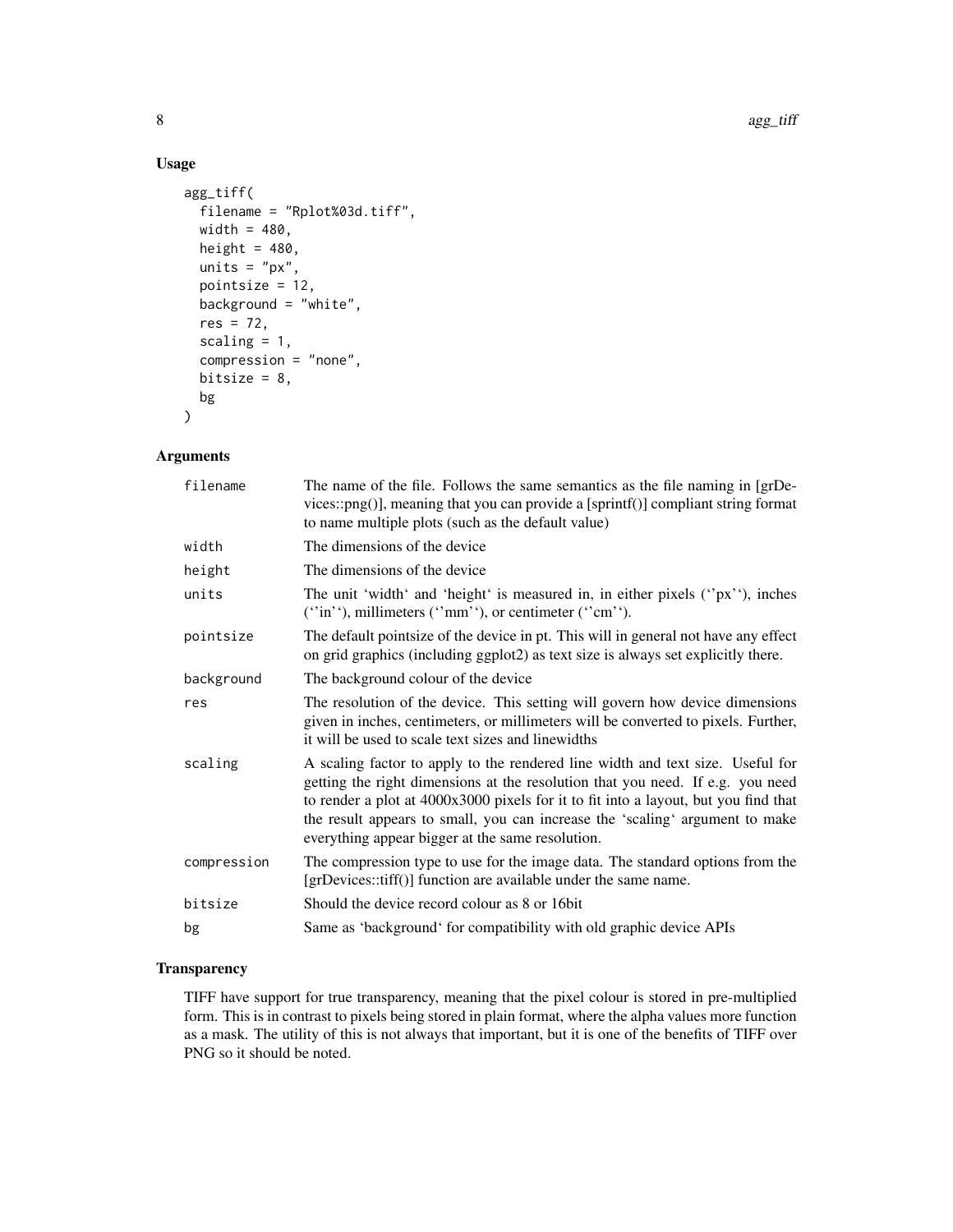agg\_tiff 9

#### Note

''jpeg'' compression is only available if ragg is compiled with a version of 'libtiff' where jpeg support has been turned on.

#### Examples

```
file <- tempfile(fileext = '.tiff')
# Use jpeg compression
agg_tiff(file, compression = 'lzw+p')
plot(sin, -pi, 2*pi)
dev.off()
```